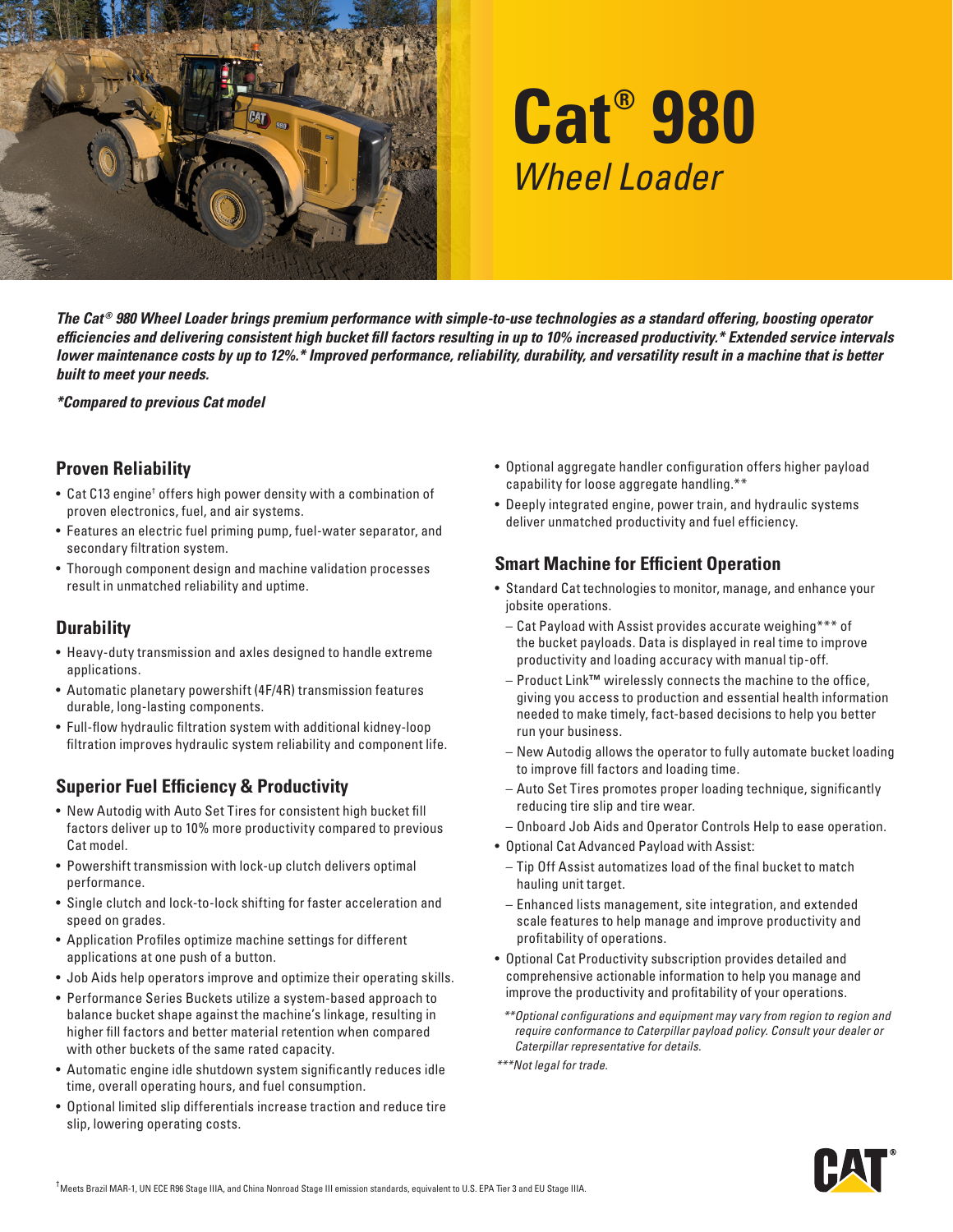#### **Safety Features**

- Rear-vision camera enhances visibility behind the machine, helping you work safely and confidently.
- Optional 360˚ vision system helps the operator monitor the surroundings of the machine at all times.
- Optional Cat Detect radar technology enhances awareness by monitoring the working environment and alerts operators to hazards.
- Cab access with wide door, optional remote door opening, and stair-like steps add solid stability.
- Floor-to-ceiling windshield, large mirrors with integrated spot mirrors, and rear-vision camera provide industry leading all-around visibility.
- Computerized monitoring system includes several warning indicators.
- Monitored seat belt is standard and can be enhanced with an optional exterior indicator.
- Optional access light and under-hood service light system to provide illuminated access to the machine and daily checks even in the dark.

#### **Reduced Maintenance Time and Costs**

- Extended fluid and filter change intervals reduce maintenance costs by up to 12%.\*
- Convenient access to hydraulic and electrical service centers for easy and safe servicing.
- Remote Troubleshoot can connect the machine to the dealer service department to help diagnose problems quickly so you can get back to work.
- Remote Flash works around your schedule to ensure your machine's software is up to date for optimal performance.
- The Cat App helps you manage fleet location, hours, and maintenance schedules; it also alerts you for required maintenance and allows you to request service from your local Cat dealer.
- Integrated Autolube extends component and service life.
- One-piece tilting hood makes engine compartment access fast and easy.
- With Fusion**™** Quick Coupler, buckets can be changed without leaving the cab, allowing the machine to quickly move from task to task.

*\*Parts and fluids only*

#### **Work in Comfort in the All New Cab**

- Next-generation, easily adjustable seat and suspension for improved operator comfort. It comes in three trim levels and can be equipped with a 4-point harness.
- Increased legroom and adjustable seat controls for increased comfort and efficiency.
- Automatic air conditioning system keeps the cab cool as desired.
- New in-cab dashboard and high-resolution touch display(s) are easy to use, intuitive, and user friendly.
- Sound suppression, seals, and viscous cab mounts decrease noise and vibration for a quieter work environment.
- HMU steering wheel offers low-effort and precise machine steering. The optional seat-mounted electro-hydraulic joystick steering system provides precision control and dramatically reduces arm fatigue, resulting in excellent comfort and accuracy.
- The next generation of ride control works as a shock absorber, improving ride quality over rough terrain.
- Inclined steps and convenient grab handles ease accessibility to the operating space.
- Extended windows enhance visibility, while convex and spot mirrors extend the driver's view on the sides and rear.

#### **Purpose-built Specialty Configurations**

- Application-specific arrangements direct from the factory for optimized performance and added durability in the toughest applications, including:
	- Industrial and waste models feature guarding and reinforcement necessary for work in transfer stations, recycling depots, scrap yards, and demolition sites.
	- Forestry model increases lift and tilt capacities for efficient and productive log and chip handling in paper, pellet, and sawmills.
	- Steel mill model is designed for the challenging work environment of steel mills and slag handling applications, incorporating an added level of safety.
	- Block handler model is built with the strength and stability to get the work done in block quarries.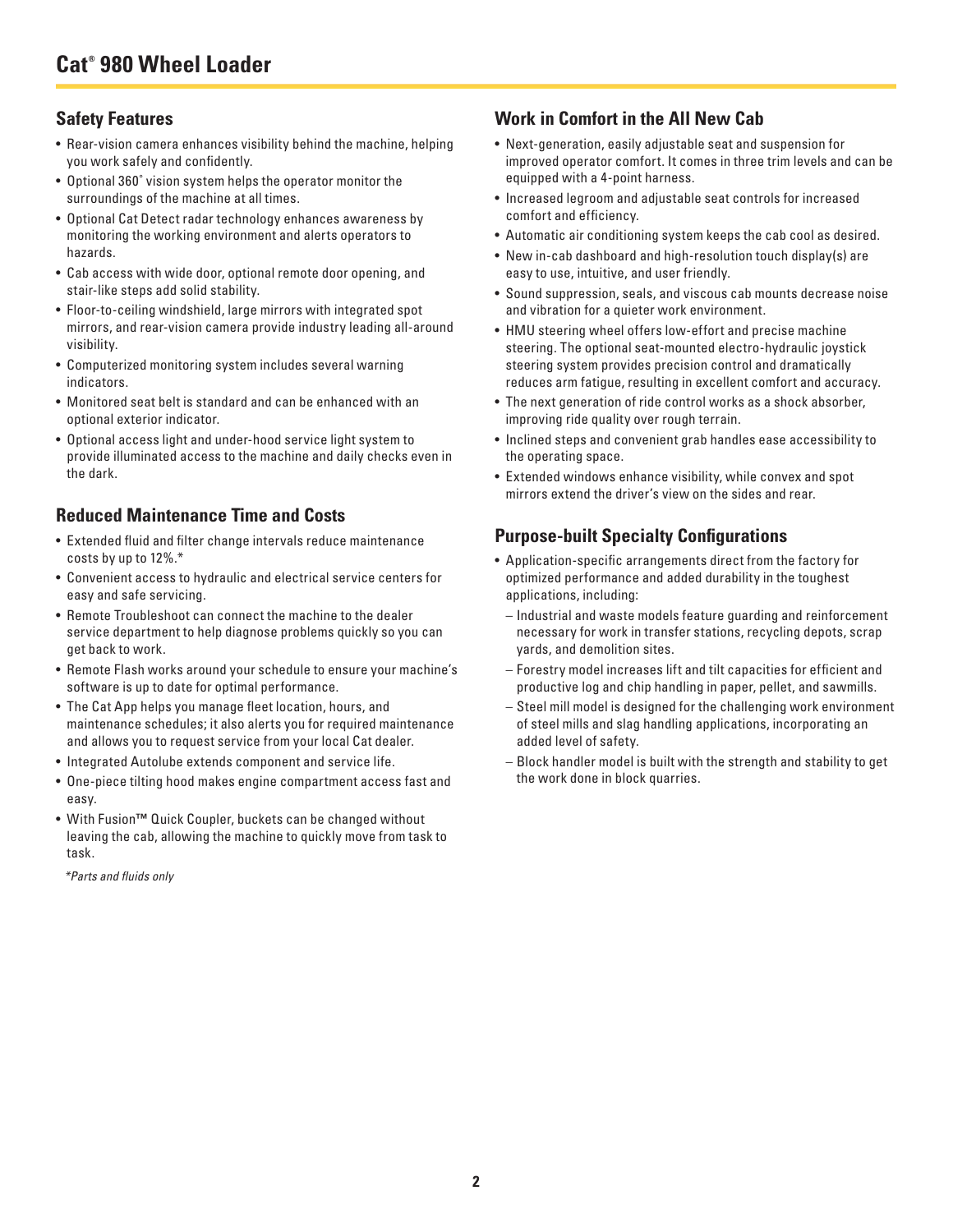## **Standard and Optional Equipment**

Standard and optional equipment may vary. Consult your Cat dealer for details.

|                                                                | <b>Standard</b> | <b>Optional</b> |
|----------------------------------------------------------------|-----------------|-----------------|
| <b>OPERATOR ENVIRONMENT</b>                                    |                 |                 |
| Cab, pressurized, sound suppression                            |                 |                 |
| Door, remote opening system                                    |                 | ✓               |
| EH implement controls, parking brake                           |                 |                 |
| HMU steering wheel                                             |                 |                 |
| Steering, joystick                                             |                 |                 |
| Entertainment radio (FM, AM, USB, BT)                          |                 |                 |
| Entertainment radio (DAB+)                                     |                 |                 |
| CB radio ready                                                 |                 |                 |
| Seat, cloth, air suspension                                    |                 |                 |
| Seat, suede/cloth, air suspension, heated                      |                 |                 |
| Seat, leather/cloth, air suspension, heated/<br>cooled         |                 |                 |
| Touchscreen display                                            | ✓               |                 |
| Visibility: mirrors, rear-vision camera                        |                 |                 |
| 360° vision system                                             |                 |                 |
| Cat Detect rear radar system                                   |                 |                 |
| Dedicated rearview screen                                      |                 |                 |
| Mirrors, heated                                                |                 |                 |
| Air conditioner, heater, defroster (auto<br>temp, fan)         | ✓               |                 |
| Sun visor, front, retractable                                  |                 |                 |
| Sun visor, rear, retractable                                   |                 |                 |
| Window cleaning platform, front                                |                 |                 |
| Windows, front, safety laminated rounded<br>glass              | ✓               |                 |
| Windows, front, heavy duty, or full guards                     |                 |                 |
| <b>ON-BOARD TECHNOLOGIES</b>                                   |                 |                 |
| Cat Payload scale                                              |                 |                 |
| Autodig with Auto Set Tires                                    |                 |                 |
| Operator ID & machine security                                 |                 |                 |
| <b>Application Profiles</b>                                    |                 |                 |
| Job Aids                                                       |                 |                 |
| Controls Help and eOMM                                         |                 |                 |
| <b>Cat Advanced Payload</b>                                    |                 |                 |
| <b>Cat Payload Printer</b>                                     |                 |                 |
| <b>POWER TRAIN</b>                                             |                 |                 |
| Cat C13 engine                                                 |                 |                 |
| Electric fuel priming pump                                     |                 |                 |
| Fuel-water separator and secondary fuel<br>filter              |                 |                 |
| Engine, air precleaner                                         |                 |                 |
| Turbine, air precleaner                                        |                 |                 |
| Radiator, high debris                                          |                 |                 |
| Cooling fan, reversible                                        |                 |                 |
| Axles, open differentials                                      | ✓               |                 |
| Axles, limited slip differential(s)                            |                 |                 |
| Axles, ecology drains, AOC ready, extreme<br>temperature seals |                 |                 |
| Axles, oil cooler                                              |                 |                 |
| Transmission, planetary, automatic<br>powershift               |                 |                 |
| Torque converter with lock-up                                  |                 |                 |
| <b>Heavy Duty transmission</b>                                 |                 |                 |

| <b>Standard</b> | <b>Optional</b> |                                                                               | <b>Standard</b> | <b>Optional</b> |
|-----------------|-----------------|-------------------------------------------------------------------------------|-----------------|-----------------|
|                 |                 | <b>POWER TRAIN (Continued)</b>                                                |                 |                 |
| ✓               |                 | Service brakes, hydraulic, fully enclosed                                     | ✓               |                 |
|                 | $\checkmark$    | wet disc, wear indicators                                                     |                 |                 |
|                 |                 | Integrated Braking System (IBS)                                               | ✓               |                 |
| ✓               |                 | Park brake, caliper on front axles, spring<br>applied-pressure released       |                 |                 |
|                 | ✓               | <b>HYDRAULICS</b>                                                             |                 |                 |
|                 | ✓               | Implement system, load sensing with                                           | ✓               |                 |
|                 | ✓               | variable displacement piston pump                                             |                 |                 |
|                 | ✓               | Steering system, load sensing with                                            |                 |                 |
| ✓               |                 | dedicated variable displacement piston pump                                   |                 |                 |
|                 | ✓               | Ride control, dual accumulators                                               |                 |                 |
|                 |                 | 3rd auxiliary function with ride control                                      |                 |                 |
| ✓               |                 | Oil sampling valves, Cat XT™ hoses                                            | ✓               |                 |
| ✓               |                 | Quick coupler control                                                         |                 |                 |
|                 | ✓               | <b>ELECTRICAL</b>                                                             |                 |                 |
|                 | ✓               | Starting and charging system, 24V                                             | ✓               |                 |
|                 |                 | Starter, electric, heavy duty                                                 |                 |                 |
|                 | ✓               | Cold start, 120V or 240V                                                      |                 | ✓               |
| ✓               |                 | Lights: halogen, 4 work lights, 2 front tower<br>lights, 2 rear-vision lights |                 |                 |
|                 |                 | Lights: roading with turn signals                                             |                 | ✓               |
| ✓               |                 | Lights: LED                                                                   |                 | ✓               |
|                 | ✓               | Warning beacon                                                                |                 |                 |
| ✓               |                 | <b>MONITORING SYSTEM</b>                                                      |                 |                 |
|                 |                 | Front dash with analog gauges, LCD display,<br>and warning lights             | ✓               |                 |
|                 | ✓               | Primary touchscreen monitor (Cat Payload,<br>quad screens, machine settings & | ✓               |                 |
| ✓               |                 | messages)                                                                     |                 |                 |
| ✓               |                 | Reversing strobe lights                                                       |                 |                 |
| ✓               |                 | <b>LINKAGE</b>                                                                |                 |                 |
| ✓               |                 | Standard lift, Z-bar                                                          |                 |                 |
| ✓               |                 | High lift, Z-bar                                                              |                 |                 |
| ✓               |                 | Kickouts: lift and tilt                                                       | ✓               |                 |
|                 | ✓               | <b>ADDITIONAL EQUIPMENT</b>                                                   |                 |                 |
|                 | ✓               | <b>Cat Autolube system</b>                                                    |                 | ✓               |
|                 |                 | Fenders, extensions or roading                                                |                 |                 |
| ✓               |                 | Guards: power train, crankcase, cab,<br>cylinders, rear                       |                 |                 |
|                 |                 | Biodegradable hydraulic oil                                                   |                 |                 |
|                 |                 | High-speed oil change system                                                  |                 |                 |
| ✓               |                 | Rear cab access                                                               |                 | ✓               |
|                 | ✓               | Fast fill fuel tank                                                           |                 |                 |
|                 | ✓               |                                                                               |                 | ✓               |
|                 | ✓               | Toolbox                                                                       |                 | ✓               |
| ✓               |                 | Wheel chocks                                                                  |                 | ✓               |
|                 |                 | Secondary steering system, electrical                                         |                 | ✓               |
|                 |                 | <b>SPECIAL CONFIGURATIONS</b>                                                 |                 |                 |
|                 | ✓               | Aggregate handler                                                             |                 |                 |
|                 |                 | Waste and industrial                                                          |                 |                 |
|                 |                 | Forestry, logger                                                              |                 | ✓               |
|                 |                 | Steel mill                                                                    |                 |                 |
|                 |                 | <b>Block handler</b>                                                          |                 |                 |